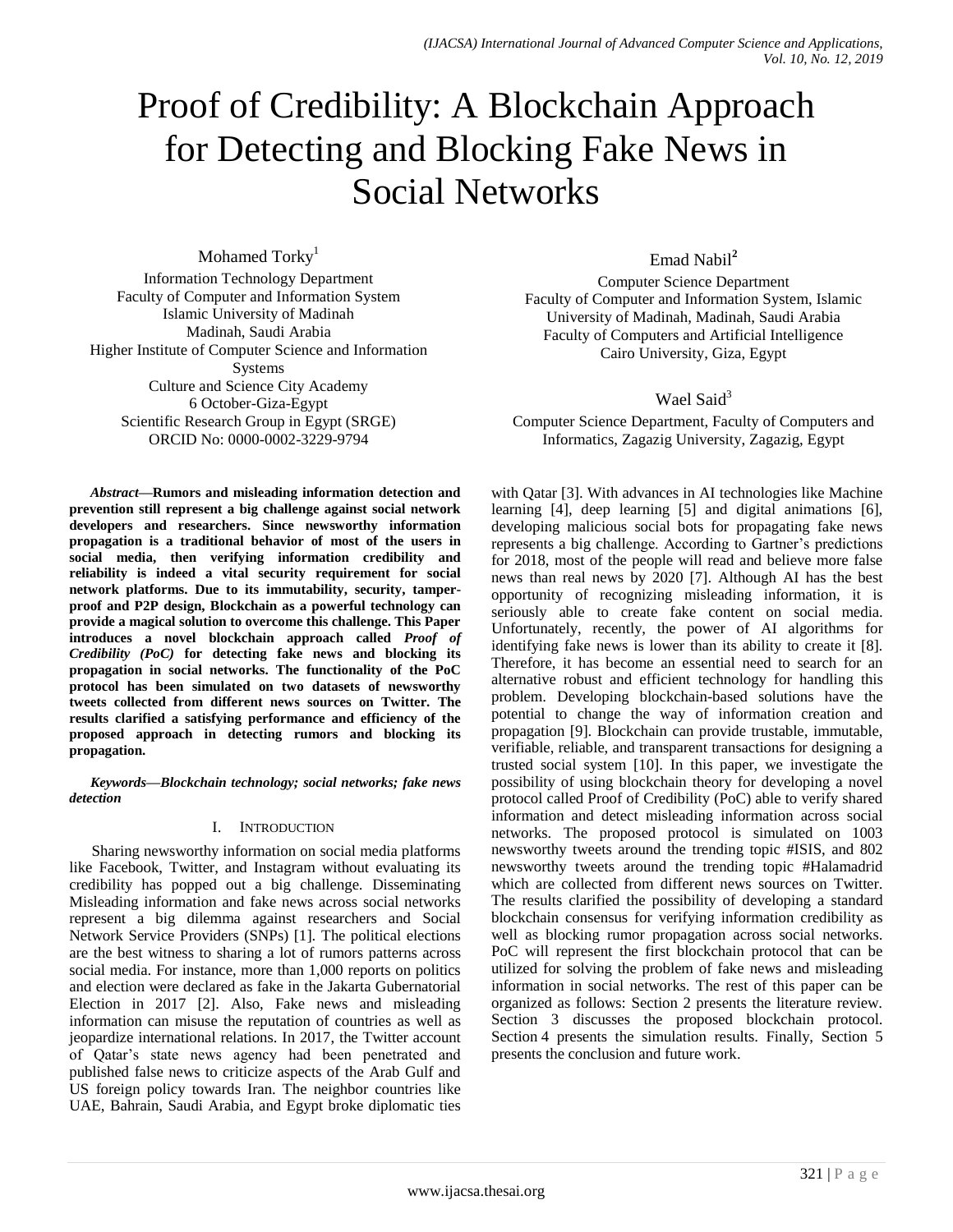#### II. LITERATURE REVIEW

There is a relatively small body of literature that is concerned with using blockchain as a solution tool for solving social network security problems. Moreover, unfortunately, there are relatively few historical blockchain approaches utilized for solving fake news and misleading information problem specifically. However, the literature introduced some blockchain techniques for handling specified problems in social networks. For example, A blockchain is configured as a data bank accessible by social network nodes based on rules and preferences of the nodes upon authorization by the blockchain configured data bank for facilitating social integrity networking [11]. Another work in investigating some of the recent blockchain platforms to determine if they fulfill Metcalfe's Law for modeling social media networks based on digital currency protocols [12]. The authors in [13] investigate the potential of utilizing the U-share-blockchain mechanism to enable users to manage and track all posted contents they share over the social network. Yahiatene et al. in [14] introduced a novel framework that depends on two main components: Software-Defined Vehicular Networks (SDVN) and Blockchain for authenticating the transactions and providing anonymity of data in a distributed manner across the social network. Moreover, blockchain-based social networks can be utilized for combining fog computing to develop security architecture for managing IoT systems by creating tamperproof digital identities in a trustless domain [15]. An additional blockchain contribution to social networks is Tweet-chain [16]. Tweet-chain is a novel social network model-based on blockchain for managing public posts based on Proof of Concept protocol [17] to ensure social transaction security instead of proof of work. It can work without the required trustworthiness assumption for the social network provider. Fakechain [18] is another blockchain consensus –based on data mining algorithms for authenticating shared information [19] across the social network and detecting fake news [20]. Detecting fake news can be achieved by utilizing the functionality of Ethereum blockchain combined with the Breadth-First Search (BFS) algorithm [21].

### III. PROOF OF CREDIBILITY (POC) APPROACH

Automatic rumors recognition and blocking it propagation are indeed very hard challenges to design trusted social networks. There are a number of techniques that have been developed to fight against misleading information in social networks [22][23]. The recent researches utilize the benefits of Artificial Intelligence (AI)-based techniques for detecting misleading information [24] [25]. Other methods have been based on sentiment analysis combined with IP network analysis [26] for detecting social network rumors. Moreover, some studies tried to solve this problem based on Natural Language Processing techniques [27]. However, these studies have a lot of limitations and inaccurate results in detecting fake news. For example, while AI-based techniques can help in limiting the rise of misleading information, it is not invincible. Such that, It may occasionally make a lot of False Positive and False Negative errors. So, Social network systems can be redesigned with blockchain to give control of the shared posts back to the users themselves in P2P communication. The major

advantages of utilizing blockchain-based techniques for detecting misleading information are:

- *1)* Better privacy and protection.
- *2)* Decentralized social network architecture.
- *3)* User control based on a distributed content.
- *4)* Online automatic verification for shared information.
- *5)* Grants a robust authentication and ensures anonymity.

In this paper, we propose a novel Blockchain algorithm called Proof of Credibility (PoC) for detecting and blocking fake news in social networks. The idea behind PoC is that reengineering the social networks as decentralized networks, where users are represented as peers. Each peer shares a distributed ledger, which represented as an immutable, cryptographically secured record of detected rumors. The distributed ledger is designed as a sequence of blocks, where each block in the blockchain represents a new detected number of rumors. For example, a new block is added to the chain if the blockchain system detected 10 rumors. Moreover, The detection functionality is executed by PoC chain code which is shared also with all peers in the social network platform. They can execute POC chain code via a blockchain browser. "Fig. 1" shows the conceptual view of the blockchain-based social network system, and Fig. 2 explains the design model of the PoC protocol.

With PoC –based social network systems there is no need for the third party to verify the shared information and identifying rumors, such that peers will do this task based on the PoC blockchain system. Each block in the blockchain involves a fixed number of fake news. This number is agreed by the peers of social networks and is defined in the PoC consensus. For example, a new block is added to the chain after identifying 100 rumors in the social networking system.

The idea behind PoC is evaluating the credibility of the source who shared the information. As we interested in newsworthy information, the source may be an online newspaper, magazine, TV-News channel, Radio, Wire services, or a blog by users. The functionality of PoC is based on the Best Match technique (BM25F) metric [28]. It can be used for evaluating the credibility of online sources of newsworthy information [29].



Fig. 1. Conceptual view of the Blockchain-based Social Network System.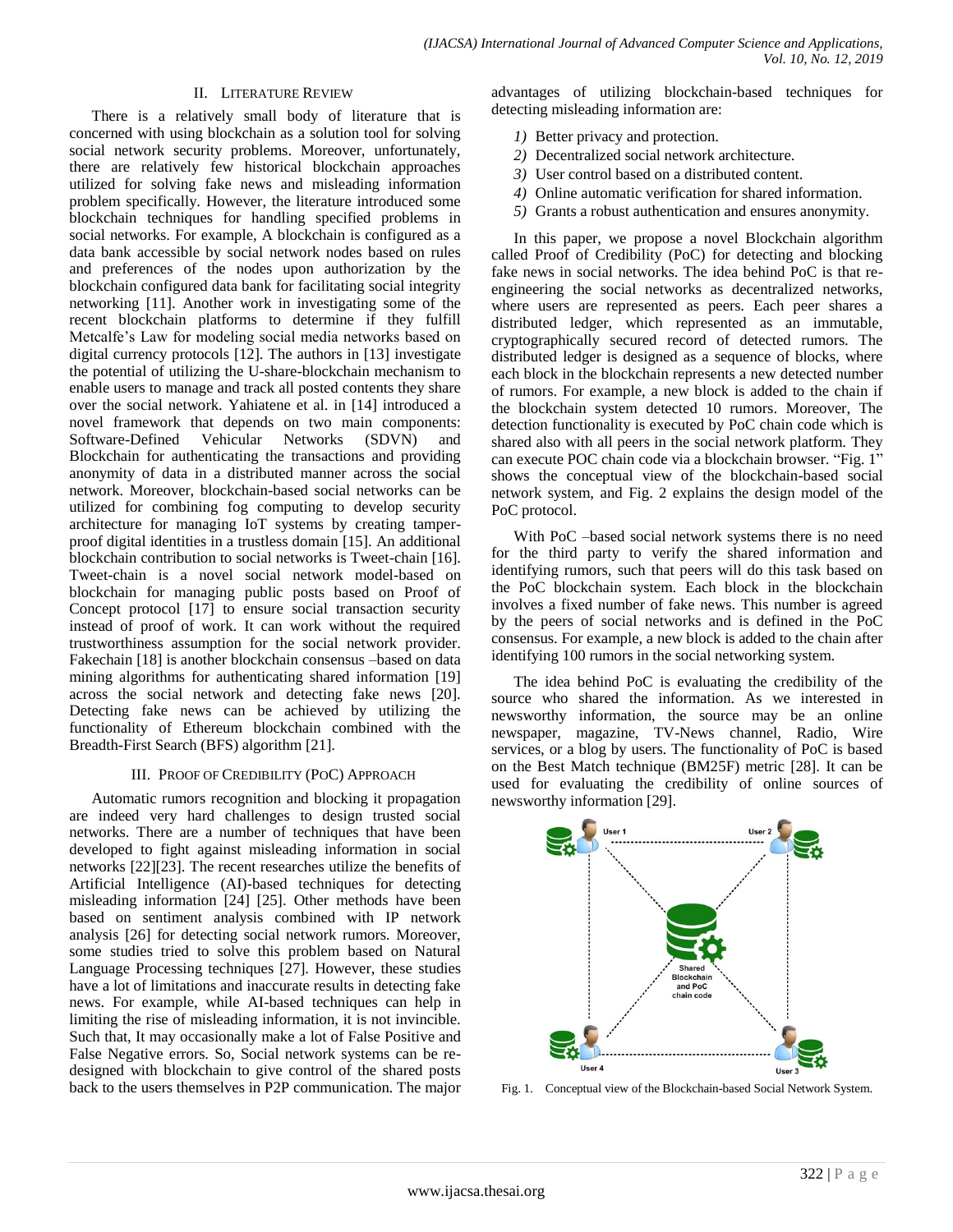

Fig. 2. Proof of Credibility (PoC) Design Model.

Source credibility can be calculated based on two dependent factors. The first factor is  $W(Si)$ , which is used for producing the credibility weight (W) value to Information Sources as formulated in equation (1).

$$
W(S_i) = \frac{0c_{\text{c}ure} \times \text{Boost}}{[(1-b) + b \times \frac{\# \text{Post}}{\# \text{Foulouse} \text{ref}}]}
$$
(1)

Where *occur* is the number of *posts/ tweets* that are associated with the source  $S_i$  in all shared Posts/Tweets of a specific trending topic in a specific time *t. Boost* is called boost factor, which applied according to the type of the source of information as presented in Table I, the boost values are taken from News Trust [30] which is a review tool rate the news based on journalistic quality, not just popularity. So, the handled information must be classified according to the source type to assign the appropriate *boost* value from Table I. *b* is a constant, such that  $0.5 < b < 0.8$ . *#Posts* is the number of all posts that are shared by the source  $S_i$ . #followers is number of followers who follow the source  $S_i$ . The second factor is Logarithmic Ratio (LR) of the number of posts/tweets in the collection (i.e. the number of shared information within a specific period defined in PoC protocol) that share the same source of news as in equation (2).

$$
LR(S_i) = Log \frac{N + n(S_i) + 0.5}{n(S_i) + 0.5}
$$
 (2)

Where *N* is the number of *posts* in the collection and  $n(S_i)$ is the number of posts, which are associated with  $(S_i)$ . Finally, the Source Credibility (SC) value can be calculated as in equation (3).

$$
SC(S_i) = \frac{W(S_i)}{K_1 + W(S_i)} \times LR(S_i)
$$
\n(3)

Where,  $K_I$  is a constant value used as a free Parameter, such that  $1.2 < K_1 < 2$ .

TABLE. I. BOOST VALUES OF THE MOST COMMON SOURCES OF NEWSWORTHY INFORMATION [30]

| <b>News Source</b>      | <b>Boost values</b> |  |  |  |  |  |  |
|-------------------------|---------------------|--|--|--|--|--|--|
| Newspapers              | 3.29                |  |  |  |  |  |  |
| Magazines               | 3.68                |  |  |  |  |  |  |
| <b>TV-News Channels</b> | 3.54                |  |  |  |  |  |  |
| <b>Online Sites</b>     | 3.69                |  |  |  |  |  |  |
| Radio                   | 3.60                |  |  |  |  |  |  |
| Wire Service            | 3.48                |  |  |  |  |  |  |
| <b>Blogs</b>            | 3.55                |  |  |  |  |  |  |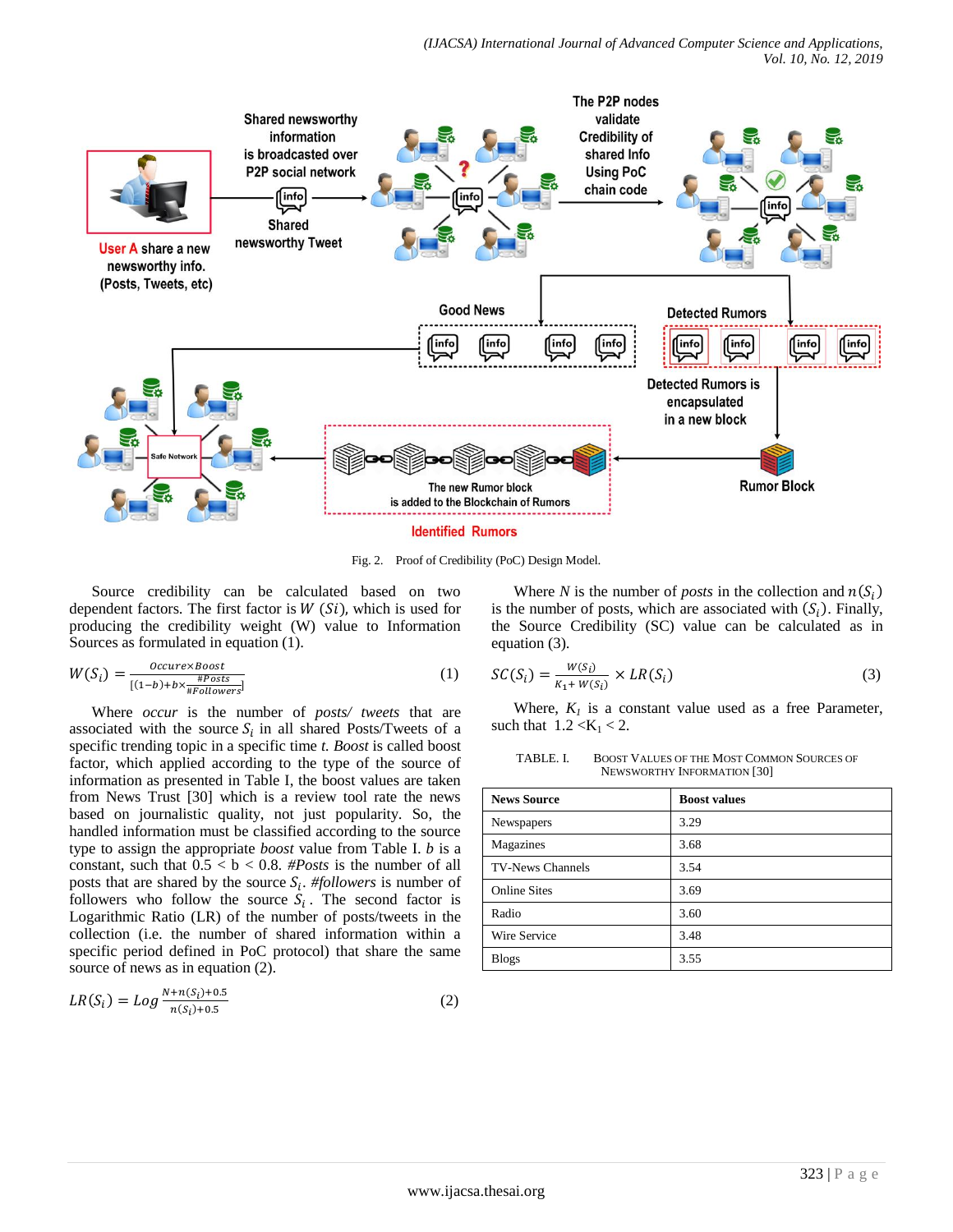The PoC-chain code which implements the detection methodology and evaluates information credibility can be implemented as in Algorithm 1.

Algorithm 1: PoC Detection Methodology

1: Input: Time  $T = \{t_1, t_2, t_3, \dots, t_n\}$ 2: Input: News =  $\{N_1, N_2, N_3, \dots, N_P\}$ 3: Output: Blockchain of Rumors BR =  ${B_1, B_2, B_3, \ldots, B_n}$ 4: Procedure Rumors Detection 5: While ( is share news() ) 6: for each  $N \in News$  in  $t_i$  Do 7: if  $(N_i)$ . 8:  $Source\_News \leftarrow N_i$ 9: else 10:  $Blog\_News \leftarrow N_i$ 11: End if 12: End for 13: for each  $N_i \in Source\_News$ 14:  $Score(N_i) = SC(N_i)$ 15:  $Cred_{Threshold 1} = \sum_{i=1}^{i=n1} \frac{S}{i}$ n i<br>i 16: if  $(Score(N_i)$ 13:  $B_i \leftarrow N_i$ 14: else 15: Good info  $\leftarrow$  Ignore  $(N_i)$ 16: End if 17: End for each 18: for each  $N_i \in Blog\_News$ 19:  $Score(N_i) = \frac{#}{n}$  $\frac{m_{\text{res}}}{#_{\text{Flowers}}}$  × 20:  $Cred_{Threshold\ 1} = \sum_{i=1}^{i=n2} \frac{S}{i}$ n i<br>i 21: if  $(Score(N_i))$ 22:  $B_i \leftarrow N_i$  // Add  $N_i$  to the Block 23: else 24: Good Info  $\leftarrow$  Ignore (N<sub>i</sub>) 25: return  $B_i$ 26:  $BR \leftarrow B_i$  // Add  $B_i$  to the blockchain 27: Open (New Block  $B_{i+1}$ ) 28: End While 29: End Procedure

#### IV. SIMULATION RESULTS

For investigating the realism and effectiveness of the proposed PoC approach, a simulation experiment has been applied in two datasets collected from Twitter. The two datasets are described as two trending topics (#ISIS, and #Halamadrid) that involve several newsworthy tweets that have been tweeted by multiples sources of information. The Twitter R library tool [31] has been used as a software tool for collecting tweets of each trending topic across four-time intervals. The general description of the two datasets can be summarized in Table II. The simulation results of applying the PoC algorithm on the two mentioned datasets show that the PoC algorithm could detect the fake news in the two mentioned datasets as follows, 215 tweets in block 1, 284 tweets in block two, 224 in block three, and 208 in block four as depicted in Table III. Fig. 3 depicts also the total numbers of fake news for the seven sources types of information. The results show that online newspapers are the most source type of fake news in the #ISIS dataset, while Wire Service is the most source type of fake news in the #Halamadrid dataset. The pi plot in Fig. 4 depicts the percentages of detected fake news in the two studied datasets.

For verifying this obtained results, the set of detected fake news (i.e.931 tweets) and good news (i.e. 874 tweets) are outsourced to the Xpertin platform [32]. It has a set of the best experts in social media services. The verification results and feedback of Xpertin reported that only 91% of detected fake news is indeed fake (i.e. only 847 tweets are fake news) and 86% of good news is indeed good (i.e. only 752 tweets are good news). According to Xpertin's feedback, this result means that the PoC technique failed to recognize 84 tweets as fake tweets and 57 tweets as good tweets. So, according to True Positive (TP), False Positive (FP), True Negative (TN) and False Negative (FN) values, Precision, Recall, and Accuracy can be calculated as in equations 4, 5, 6. Fig. 5 presents the Precision, Recall, and Accuracy results of the PoC technique.

$$
Precision = \frac{TP}{TP + FP}
$$
 (4)

Such that *TP* is the number of True Positive tweets and *FP*  is the number of False Positive tweets.

$$
Recall = \frac{TP}{TP + FN} \tag{5}
$$

Such that *TP* is the number of True Positive tweets and *FN*  is the number of False Negative tweets



Fig. 3. The Total Numbers of Fake News for the Seven Sources Types of Information in the Two Studied Datasets after Constituting Four Blocks in the Blockchain.



Fig. 4. The Total Percentages of Detected Fake News in the Two Data Sets.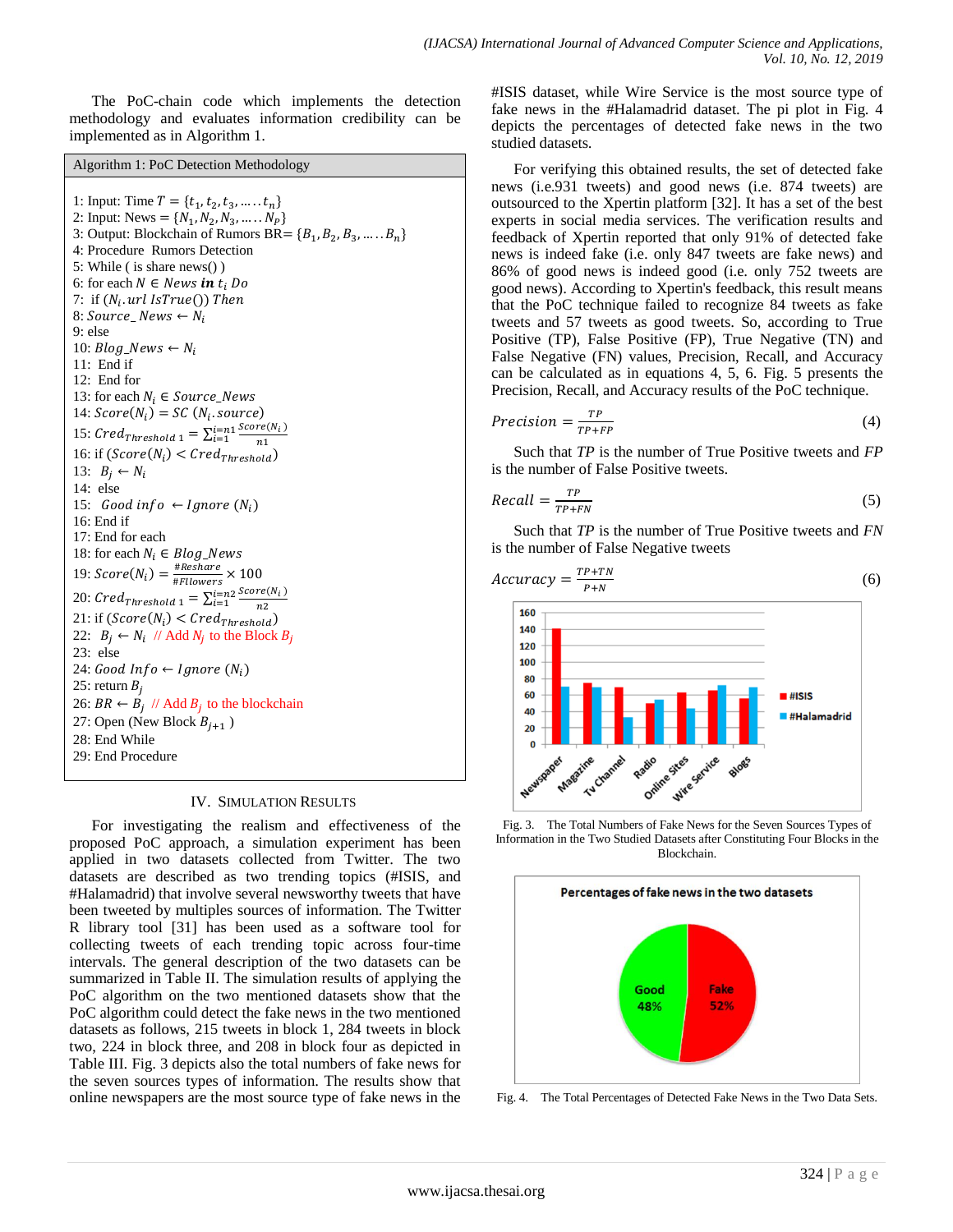|                     | $\#ISIS$           |     |     |     |     | #Halamadrid |            |     |     |     |  |  |
|---------------------|--------------------|-----|-----|-----|-----|-------------|------------|-----|-----|-----|--|--|
| <b>Source</b>       | #<br><b>Tweets</b> | t1  | t2  | t3  | t4  | # Tweets    | t1         | t2  | t3  | t4  |  |  |
| <b>Newspapers</b>   | 281                | 66  | 73  | 59  | 83  | 183         | 39         | 46  | 57  | 41  |  |  |
| <b>Magazines</b>    | 149                | 46  | 34  | 38  | 31  | 156         | 47         | 28  | 37  | 44  |  |  |
| <b>TV Channels</b>  | 132                | 36  | 29  | 43  | 24  | 108         | 25         | 22  | 43  | 18  |  |  |
| <b>Radios</b>       | 99                 | 25  | 16  | 22  | 36  | 101         | 29         | 33  | 17  | 22  |  |  |
| <b>Online Sites</b> | 114                | 22  | 35  | 30  | 27  | 97          | 16         | 26  | 19  | 36  |  |  |
| <b>Wire Service</b> | 109                | 26  | 38  | 26  | 19  | 50          | 14         | 15  | 10  | 11  |  |  |
| <b>Blogs</b>        | 119                | 25  | 23  | 39  | 32  | 107         | 30         | 22  | 26  | 29  |  |  |
| <b>Sum</b>          | 1003               | 246 | 248 | 257 | 252 | 802         | <b>200</b> | 192 | 209 | 201 |  |  |

TABLE. II. TWO DATASETS DESCRIPTION, #ISIS, AND # HALAMADRID

TABLE. III. NUMBER OF DETECTED FAKE NEWS IN #ISIS AND #HALAMADRID DATASETS WITH RESPECT TO FOUR TIME PERIODS (I.E. 4 BLOCKS IN THE BLOCKCHAIN) AND SEVEN SOURCES

| <b>Source</b>       | t1         |  | t2          |          |            | t3          |               |            | t4          |       |  |             |
|---------------------|------------|--|-------------|----------|------------|-------------|---------------|------------|-------------|-------|--|-------------|
|                     | $\#ISIS$   |  | #Halamadrid | $\#ISIS$ |            | #Halamadrid | $\#ISIS$      |            | #Halamadrid | #ISIS |  | #Halamadrid |
| Newspaper           | 41         |  | 16          | 44       |            | 23          | 22            |            | 14          | 34    |  | 17          |
| <b>Magazine</b>     | 20         |  | 11          | 23       |            | 17          | 19            |            | 29          | 13    |  | 12          |
| <b>TV Channels</b>  | 24         |  | 9           | 20       |            | 4           | 10            |            | 17          | 15    |  | 3           |
| Radio               | 8          |  | 9           | 11       |            | 17          | 15            |            | 10          | 16    |  | 18          |
| <b>Online Sites</b> | 15         |  | 12          | 24       |            | 13          | $\mathcal{I}$ |            | 9           | 17    |  | 10          |
| <b>Wire Service</b> | 12         |  | 20          | 18       |            | 28          | 23            |            | 16          | 13    |  | 8           |
| <b>Blogs</b>        | 6          |  | 12          | 25       |            | 17          | 14            |            | 19          | -11   |  | 21          |
| <b>Sum/Block</b>    | $B1 = 215$ |  | $B2 = 284$  |          | $B3 = 224$ |             |               | $B4 = 208$ |             |       |  |             |



Fig. 5. TP, TN, FP, FN, Precision, Recall, Accuracy Results.





Such that  $P = (TP + FN)$ , and  $N = (FP + TN)$  and TN is the True Negative tweets.

Moreover, the Negative Predictive Value (NPV), Fall-Out, Specificity, and False Discovery Rate (FDR) are evaluated for PoC mechanism as in equations 7, 8, 9, 10 and the results depicted in Fig. 6.

$$
NPV = \frac{TN}{TN + FN} \tag{7}
$$

$$
Fall - Out = \frac{FP}{FP + TN}
$$
\n(8)

$$
Specificity = \frac{TN}{TN + FP}
$$
 (9)

$$
FDR = \frac{FP}{FP + TP}
$$
\n<sup>(10)</sup>

## V. DISCUSSION

Prior studies that have noted the importance of utilizing blockchain for detecting and preventing fake news in social networks didn't introduce a novel and real blockchain technique for solving this problem [19-23]. These studies were limited to only present some state of the art about the problem without proposing a novel blockchain-based algorithm able to detect fake news in social networks. This study set out with the aim of proposing the first blockchain consensus called Proof of Credibility (PoC) for detecting and preventing fake news and rumors in social networks. The most interesting finding of this study is the satisfied value of accuracy (89%) in detecting fake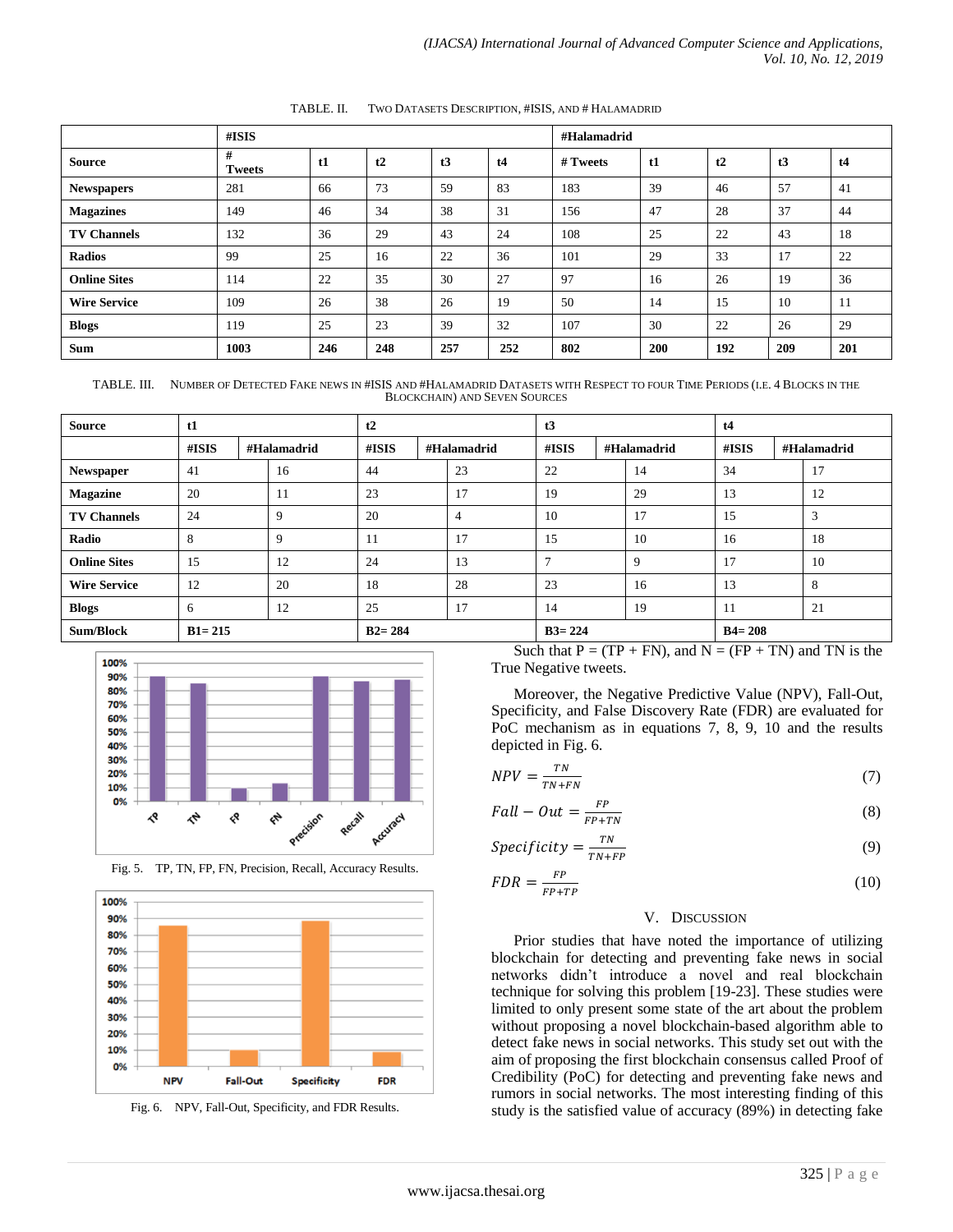news although the proposed algorithm is an initial blockchain algorithm that may require more functions and metrics for future improvements. Other interesting findings are the low values of Fall-Out and False Discovery Rate (FDR) which are 10% and 9% respectively in recognizing rumors and Fake news. It is somewhat surprising that about 52% of the total number of tweets in the two-handled datasets is recognized as fake news. This finding was unexpected and suggests that it should be there are more considerations to additional features ( such as consistency and coherency of news, and general commons and acceptability [33]) of handled online newsworthy information for assessing its credibility in more accuracy. However, these findings support and encourage utilizing blockchain algorithms in managing and controlling the information propagation in social networks. As this result has not previously been described, and all previous studies handled the problem as jus as a theoretical investigation and review of the literature [19-23], so there are no comparison factors we can investigate. However, this study introduces the first real blockchain algorithm that can be compared with other blockchain-based algorithms in detecting fake news in social networks, which can be developed in the future. These findings must be interpreted with caution because the proposed algorithm is simulated on a limited amount of newsworthy tweets collected from two trending topics on twitter. For more accurate analysis and evaluation, the proposed algorithm should be improved and applied on benchmark and standardized datasets and should be applied within more periods of time for investigating the growth of blockchain of rumors in more tracing. However, this finding, while preliminary, suggests utilizing the first blockchain-based algorithm for managing and controlling information dissemination in social networks in order to detect fake news and misleading information. Improving the proposed algorithm with more measures of information credibility and simulating its functionality in benchmark and standardized datasets are more important issues for future research.

#### VI. CONCLUSION

The aim of the present research was to examine utilizing a novel blockchain-based algorithm for detecting and preventing fake news and misleading information across social networks. The study proposed a novel blockchain consensus called Proof of Credibility (PoC) for detecting fake news in social media platforms. The study has shown satisfying preliminary results obtained from simulating the proposed algorithm on two trending topics from Twitter. The experimental results have clarified the effectiveness of PoC in detecting Fake news with an accuracy of about 89 %, Fall-Out, and False Discovery Rate about 10% and 9% respectively. An implication of these results is the possibility of proposing additional blockchain algorithms for managing and controlling online information dissemination across social networks and can be compared with the proposed one. Before this study, the idea of utilizing blockchain for detecting fake news was purely anecdotal. This study was limited by the absence of a benchmark and standardized datasets for investigating PoC efficiency in more accuracy. However, this study introduces valuable insight into leveraging Blockchain and developing novel consensuses for more managing and controlling rumors propagation in social networks. More research using benchmark datasets and controlled trials is needed for improving PoC functionality and efficiency in recognizing rumors and fake news in the next studies.

#### **REFERENCES**

- [1] Vosoughi S, Roy D, Aral S. The spread of true and false news online. Science. 2018 Mar 9;359(6380):1146-51.
- [2] BBC News, How fake news and hoaxes have tried to derail Jakarta's election, [online], available, https://www.bbc.com/news/world-asia-39176350 (accessed 5 Oct. 2019).
- [3] Robert W and William M. A, Who Planted the Fake News at Center of Qatar Crisis?, [online], available, https://www.nbcnews.com/news/ world/who-planted-fake-news-center-qatar-crisis-n784056 (accessed 5 Oct. 2019).
- Kumar A, Sangwan SR. Rumor Detection Using Machine Learning Techniques on Social Media. International Conference on Innovative Computing and Communications 2019 (pp. 213-221). Springer, Singapore.
- [5] Gong Q, Chen Y, He X, Zhuang Z, Wang T, Huang H, Wang X, Fu X. DeepScan: Exploiting deep learning for malicious account detection in location-based social networks. IEEE Communications Magazine. 2018 Nov 19;56(11):21-7.
- [6] Hou R, Pérez-Rosas V, Loeb S, Mihalcea R. Towards Automatic Detection of Misinformation in Online Medical Videos. arXiv preprint arXiv:1909.01543. 2019 Sep 4.
- [7] Gartner, "Gartner Top Strategic Predictions for 2018 and Beyond", 2017.Available: https://www.gartner.com/smarterwithgartner/gartnertopstrategic-predictions-for-2018-and-beyond/ [Accessed 6 Oct. 2019].
- [8] Paschen J. Investigating the emotional appeal of fake news using artificial intelligence and human contributions. Journal of Product & Brand Management. 2019 May 6.
- [9] Tee WJ, Murugesan RK. Trust Network, Blockchain and Evolution in Social Media to Build Trust and Prevent Fake News. In2018 Fourth International Conference on Advances in Computing, Communication & Automation (ICACCA) 2018 Oct 26 (pp. 1-6). IEEE.
- [10] Chen Y, Li Q, Wang H. Towards trusted social networks with blockchain technology. arXiv preprint arXiv:1801.02796. 2018 Jan 9.
- [11] Shah SN, inventor; Netspective Communications LLC, assignee. Device-driven non-intermediated blockchain system over a social integrity network. The United States patent application US 15/372,699. 2017 Mar 30.
- [12] Alabi K. Digital blockchain networks appear to be following Metcalfe's Law. Electronic Commerce Research and Applications. 2017 Jul 1;24:23-9.
- [13] Chakravorty A, Rong C. U-share: user-controlled social media based on blockchain. InProceedings of the 11th international conference on ubiquitous information management and communication 2017 Jan 5 (p. 99). ACM.
- [14] Yahiatene Y, Rachedi A. Towards a blockchain and software-defined vehicular network approaches to secure vehicular social network. In2018 IEEE Conference on Standards for Communications and Networking (CSCN) 2018 Oct 29 (pp. 1-7). IEEE.
- [15] Zhu X, Badr Y. Fog Computing Security Architecture for the Internet of Things using Blockchain-based Social Networks. In2018 IEEE International Conference on the Internet of Things (iThings) and IEEE Green Computing and Communications (GreenCom) and IEEE Cyber, Physical and Social Computing (CPSCom) and IEEE Smart Data (SmartData) 2018 Jul 30 (pp. 1361-1366). IEEE.
- [16] Buccafurri F, Lax G, Nicolazzo S, Nocera A. Tweetchain: An alternative to blockchain for crowd-based applications. In International Conference on Web Engineering 2017 Jun 5 (pp. 386-393). Springer, Cham.
- [17] Song G, Kim S, Hwang H, Lee K. Blockchain-based Notarization for Social Media. In2019 IEEE International Conference on Consumer Electronics (ICCE) 2019 Jan 11 (pp. 1-2). IEEE.
- [18] Gomes AJ, Fernandes AM, Leithardt VR. FakeChain: A Blockchain Architecture to Ensure Trust in Social Media Networks. In Quality of Information and Communications Technology: 12th International